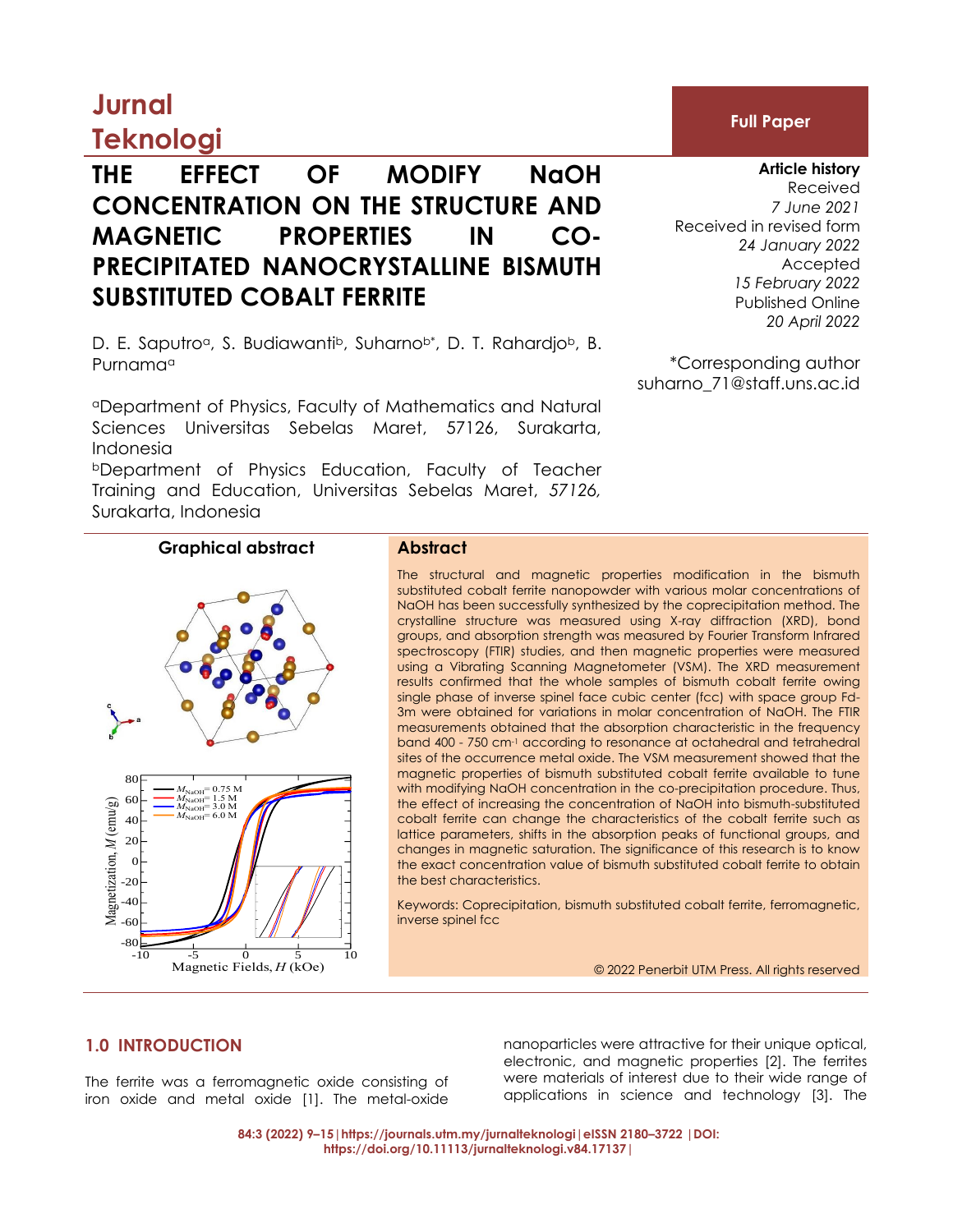combination of magnetic and electrical properties of ferrite materials has an impact on applications in various technologies [4]. The one important ferrite material i.e. cobalt ferrite was interesting to study because of its strong magnetic properties, such as large magnetic anisotropy, high coercivity, large magnetic saturation.

Cobalt ferrite was a hard magnetic material that has high coercivity and moderate magnetization saturation [5]. The magnetic properties of cobalt ferrite have been reported in terms of its structural, particle size, and surface shape [6-7]. The magnetic properties of cobalt ferrite nanoparticles arise due to the super-exchange interaction. The strength of the super-exchange interaction depends on the metal cations of Co and Fe [8]. The cobalt ferrite nanoparticles were of great interest because of their wide range of applications [9]. Other, the substituted other metal such kind bismuth on cobalt ferrite nanoparticle as well as synthesis preparation also may modify the magnetic properties. There were many methods of synthesis of cobalt-ferrite-based nanoparticle materials, such as sol-gel, hydrothermal, and coprecipitation [10]. For the co-precipitation method, temperature synthesis, as well as the mixed solution pH modification, were already reported [11- 12]. However, it still a few number paper reported the effect of sodium hydroxide molarity in order to modify the physical properties. It is just found in bismuth ferrite nanoparticles that the magnetic properties modify with molarity [13, 14]. Other, the magnetite nanoparticles were prepared by hydrothermal synthesis reported that the molar ratio affects the formation of magnetite nanoparticles and the ferromagnetic properties as a result of excess nanocrystalline hydroxide [15]. Of these several synthesis methods, coprecipitation has attracted a lot of attention because it has various advantages including relatively affordable costs, non-toxic precursors, time saving and can be fabricated on an industrial scale [16]. One of the advantages of the coprecipitation method is that it can control the size of the synthesis of nanoparticles [17].

In this paper, the NaOH molarity dependence of the structural and magnetic properties in coprecipitated bismuth substituted cobalt ferrite nanoparticle is studied. The structural characteristics were evaluated by using an x-ray diffractometer (XRD) and Fourier transform infrared (FTIR) spectroscopy. Whereas the magnetic property was evaluated by using a vibrating sample magnetometer (VSM).

#### **2.0 METHODOLOGY**

The sample preparation of this experiment carried out the following steps as a previous study [18]. The amount of bismuth content in cobalt ferrite was 0.1 in all experiments. Amount quantities with given stochiometry of pure analyze Co(NO3)2·6H2O,

Fe(NO3)3·9H2O, and Bi(NO3)3·5H2O were dissolved in stirred 250 rpm of 200 ml aqua bides for 10 minutes. Then the amount of NaOH solution with a concentration of 0.75 M, 1.5 M, 3.0 M, and 6.0 M was individually added dropwise at 250 rpm magnetically stirred with a constant synthesis temperature of 95°C. After were allowed for 1 day, the product many times washed in ethanol and distilled water, the precipitate is then oven at a temperature of 100°C overnight to remove the water. The obtained result was crushed and then annealed at 500°C for 5 hours, so that the sample obtained  $SI = CFO@NaOH$  0.75 M,  $S2 =$  $CFO@NaOH$  1.50 M, S3 =  $CFO@NaOH$  3 M, and S4 = CFO@NaOH 6 M. Then the obtained samples, were determined the crystalline structure by using the x-ray diffractometer (XRD) Bruker D8 Advance system using Cu-Ka radiation,  $\lambda = 1.54$  Å. The XRD patterns of the samples were recorded in the range  $2\theta = 20 - 80^\circ$ . The oxide bonds were determined by Fourier Transforms Infrared (FTIR) Shimadzu IF Prestige 21 spectroscopy. IR spectra were recorded in the range of 350−4000 cm1. Finally, the magnetic property was evaluated by Vibrating Sample Magnetometer (VSM) at room temperature.

#### **3.0 RESULTS AND DISCUSSION**

#### **3.1 The Structural**

Figure 1 shows the XRD pattern of the samples \$1, \$2, S3, S4 with various NaOH concentrations. The cobalt ferrite diffraction pattern in Figure 1 shows a cubic structure with a crystal peak index (200), (311), (222), (400), (422), (511), and (440). Typical peaks match according to ICDD no 22-1086 so that the obtained samples owing inverse spinel face center cubic (fcc) structure.



**Figure 1** The XRD patterns of the samples \$1, \$2, \$3, and \$4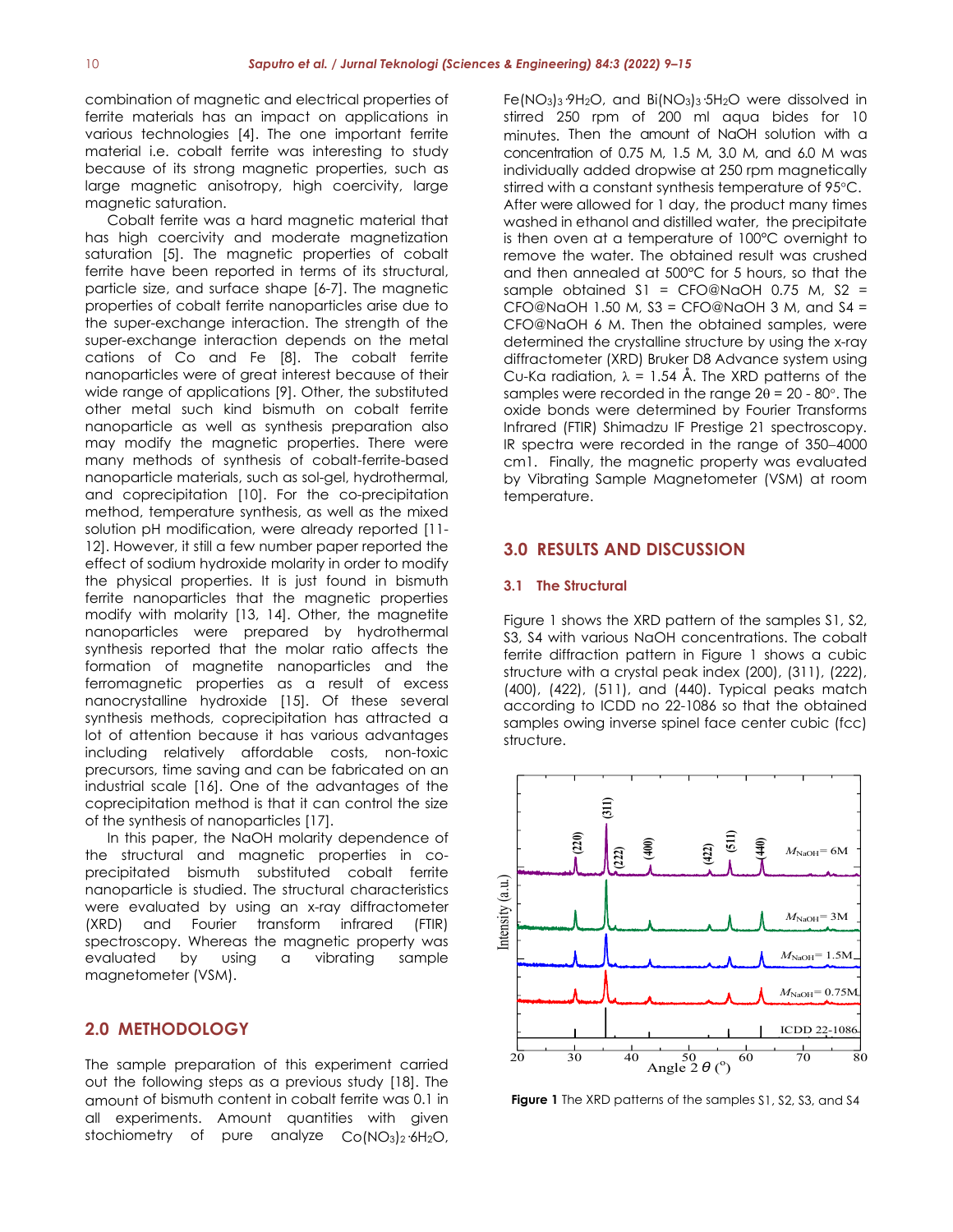It is observed from the figure that there is no significant shift position of the typical strongest peak with various concentrations of NaOH solution during synthesis. However, the intensity of the typical strongest peaks decreases with the increase of the NaOH concentration. In order to more detailed information regarding the change in crystalline structure due to variation of the concentration NaOH, Rietveld analysis following Fullprof program is performed. The Rietveld refinement and calculation of the crystalline parameters including atomic position form a crystalline structure present in Figure 2 and Table 1.



**Figure 2** The Rietveld refinement of diffraction patterns of bismuth substituted cobalt ferrite with various NaOH concentrations (a) S1, (b) S2, (c) S3, and (d) S4

The calculation following the refinement procedure confirmed that the inverse spinel fcc is obtained for the whole sample. The variations in the molar concentration of NaOH in the synthesis process of bismuth substituted cobalt ferrite may not change the original atomic positions of Co, Fe, and O atoms in the cubic structure which has an impact on not changing the space group parameters. Bismuth is expected to replace the Fe position. Here, the difference in molar concentration of NaOH in the synthesis process has no impact on the growth kinetics of the CoFe2O<sup>4</sup> nanoparticle crystals.

According to previous research, tThe variation of the concentration of NaOH in the magnetic samples preparation affects the initial formation of nanoparticles and has the potential to change the crystal size [12] and Zinc-doped manganese ferrite nanoparticles have been successfully synthesized by coprecipitation method by varying the concentration of NaOH from 0.5 M to 6 M and X-ray diffraction (XRD) results show that the crystal size is in the range of 14.1 to 26.7 nm [19]. The crystallite size was related to the relationship between atoms and crystal growth. Through XRD measurements, the crystallite size (D) of cobalt ferrite can be calculated using the Debye-Scherer formula:

$$
D = \frac{0.9\lambda}{\beta \cos \theta} \tag{1}
$$

where  $\lambda$  is the wavelength of Cu-Ka (1.54 Å), β is related to the FWHM value of pattern, and *θ* is diffraction angle. The crystallite size *D* of cobalt ferrite nanoparticles with a concentration of NaOH 0.75 M, 1.50 M, 3 M, 6 M was 18.04 nm, 20.29 nm, 25.82 nm, and 30.78 nm. It is indicated that increasing the concentration of NaOH increased in crystal size and this will potentially change the magnetic properties of cobalt ferrite [14] and the addition of molar NaOH 1.25 – 5 M in the cobalt ferrite synthesis process through the coprecipitation method has affected the pH solution and has an impact on increasing the crystal size and affecting changes in magnetic saturation [20].

**Table 1** The Rietveld analysis parameters at crystal system cubic and space group Fd-3m of the samples S1, S2, S3, and S4

| Parameter                  | The samples name |         |         |         |
|----------------------------|------------------|---------|---------|---------|
|                            | S1               | S2      | S3      | S4      |
| $R_p$                      | 13.40            | 10.22   | 15.23   | 24.70   |
| $R_{\scriptscriptstyle B}$ | 8.7              | 7.3     | 12.4    | 27.6    |
| $\chi^2$                   | 1.61             | 1.33    | 1.95    | 2.25    |
| a, b, c(A)                 | 8.37350          | 8.37570 | 8.36750 | 8.38870 |
| $\alpha, \beta, \gamma$    | 90.0000          | 90.0000 | 90.0000 | 90.0000 |
| Co/Fe                      |                  |         |         |         |
| X                          | 0.12500          | 0.12500 | 0.12500 | 0.12500 |
| У                          | 0.12500          | 0.12500 | 0.12500 | 0.12500 |
| Z                          | 0.12500          | 0.12500 | 0.12500 | 0.12500 |
| Fe/Co                      |                  |         |         |         |
| X                          | 0.50000          | 0.50000 | 0.50000 | 0.50000 |
| У                          | 0.50000          | 0.50000 | 0.50000 | 0.50000 |
| Z                          | 0.50000          | 0.50000 | 0.50000 | 0.50000 |
| Ω                          |                  |         |         |         |
| x                          | 0.25928          | 0.25120 | 0.25664 | 0.26437 |
| У                          | 0.25928          | 0.25120 | 0.25664 | 0.26437 |
| Z                          | 0.25928          | 0.25120 | 0.25664 | 0.26437 |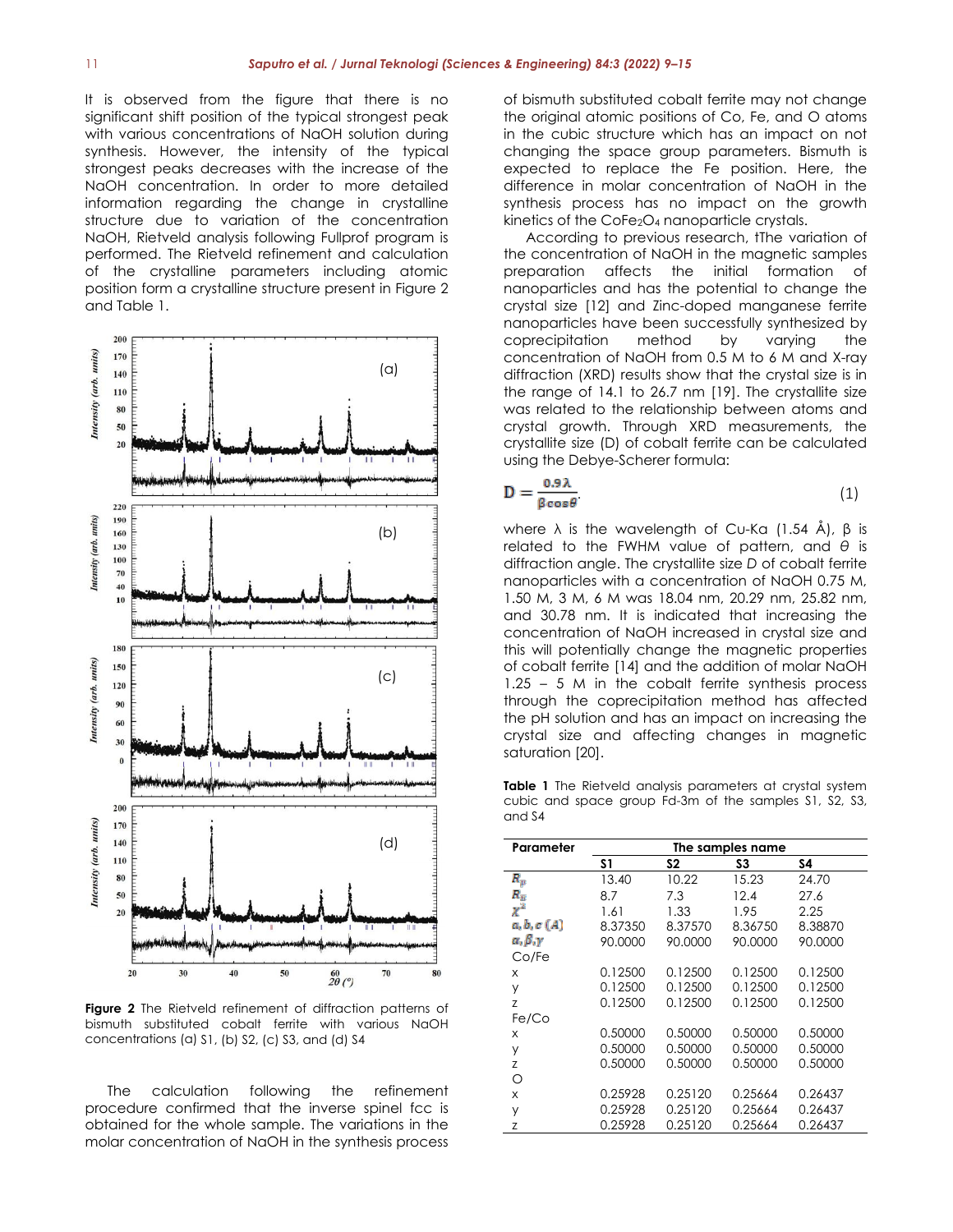Basically, the refinement procedure is matching the experimentally XRD data with the model from the Retvield calculation. The degree of suitability is indicated by the magnitude of the profile factor  $(R<sub>p</sub>)$ , the Bragg factor  $(R_B)$ , and the goodness of fit  $\chi^2$  and The R factor was calculated using the equation [21,22]:

$$
R_p = 100 \frac{\sum_{i=1}^{n} |y_i - y_{c,i}|}{\sum_{i=1}^{n} y_i}
$$
 (2)

$$
R_B = 100 \frac{\sum_{i=1}^{n} |I_{obs} - I_{cal}|}{\sum_{i=1}^{n} I_{obs}}
$$
 (3)

where  $I_{obs}$  is observation intensity and  $I_{cal}$  is calculation intensity. As seen in Table 1, the best refinement results with  $R_p$  = 10.22,  $R_B$  = 7.3, and goodness of fit'  $\chi^2$  = 1.33 is obtained for sample **S2**. The line under the diffraction pattern shows the difference in the observed diffraction pattern and the lower calculation diffraction represents the difference between the calculated size and intensity. The smaller the difference means the better refinement, this shows that the crystal structure information of the sample was more accurate. The Braggs diffraction in the Fd-3m group space was indicated by a vertical line below the maximum peak of the diffraction pattern. In refinement, the position of the oxygen atom (x, y, z) was taken as the independent parameter. Position of cobalt and iron atoms as fixed parameters. Other parameters such as lattice constant, occupancy, and scale factor are also independent parameters. The refinement process was corrected against the background of the pseudo-Voigt function. The Rietveld results obtained the atomic position and lattice parameters, which then through the Viesta program the cubic of crystal system was known as shown in Figure 3.



**Figure 3** The crystal system of cubic on  $\text{CoFe}_2\text{O}_4$  with Co (blue), Fe (yellow), and O (red)

The Rietveld analysis can also explain the distribution of cations at tetrahedral and octahedral sites. It was found that Fe ions were present at the tetrahedral and octahedral sites, indicating that the sample was in a spinel structure. The chemical formula for cobalt ferrite shows that there was a random distribution of cations between tetrahedral and octahedral in the crystal structure. The available

Fe3+ cations at the tetrahedral site may be substituted by  $Bi^{3+}$  cation. Other, the Fe $3+$  cations at tetrahedral may distribute and be substituted the Co2+ cations at the octahedral site [21].

#### **3.2 The FTIR Spectra**

Figure 4 shows the Fourier Transform Infrared Sectra (FTIR) result measure with intervals 400 - 4000 cm-1 at room temperature for S1, S2, S3, and S4. The absorption is seen in the wavenumber 400 - 750 cm-1 which indicates the inverse spinel structure of cobalt ferrite. Here, the absorption peak at around 750 cm-1 and 400 cm-1 reflect the resonance of the tetrahedral and octahedral sites, respectively.

Furthermore, the frequency band 500 - 650 cm-1 shows strong absorption and indicates tetrahedral vibrations where bonds occur between O-O ions and O-Co ions. The lower frequency band at 400 - 500 cm-1 shows strong absorption and indicates the appearance of octahedral vibrations between O-O ions and O-Fe ions. Next, the absorption peak with a higher frequency band was caused by the phenomenon of strain vibration, while the absorption peak with a lower frequency band is caused by the presence of flexural vibrations [21]. This is because the dimensions of the tetrahedral sites are smaller than the octahedral sites and the absorption band was inversely proportional to the bond length.



**Figure 4** The FTIR spectra of the samples S1, S2, S3, and S4

Changes in the concentration of NaOH in cobalt ferrite synthesis have an impact on shifting the absorption peak. This occurs because of a change in the distribution of cations from tetrahedral to octahedral site and vice versa. Another cause is the variation in the length of the cationic bond with oxygen. The absorption strength in the frequency band 400 - 500 cm-1 was related to the crystalline or crystalline structure of cobalt ferrite after annealing which affects the crystal size but does not change the crystal structure. The difference in molar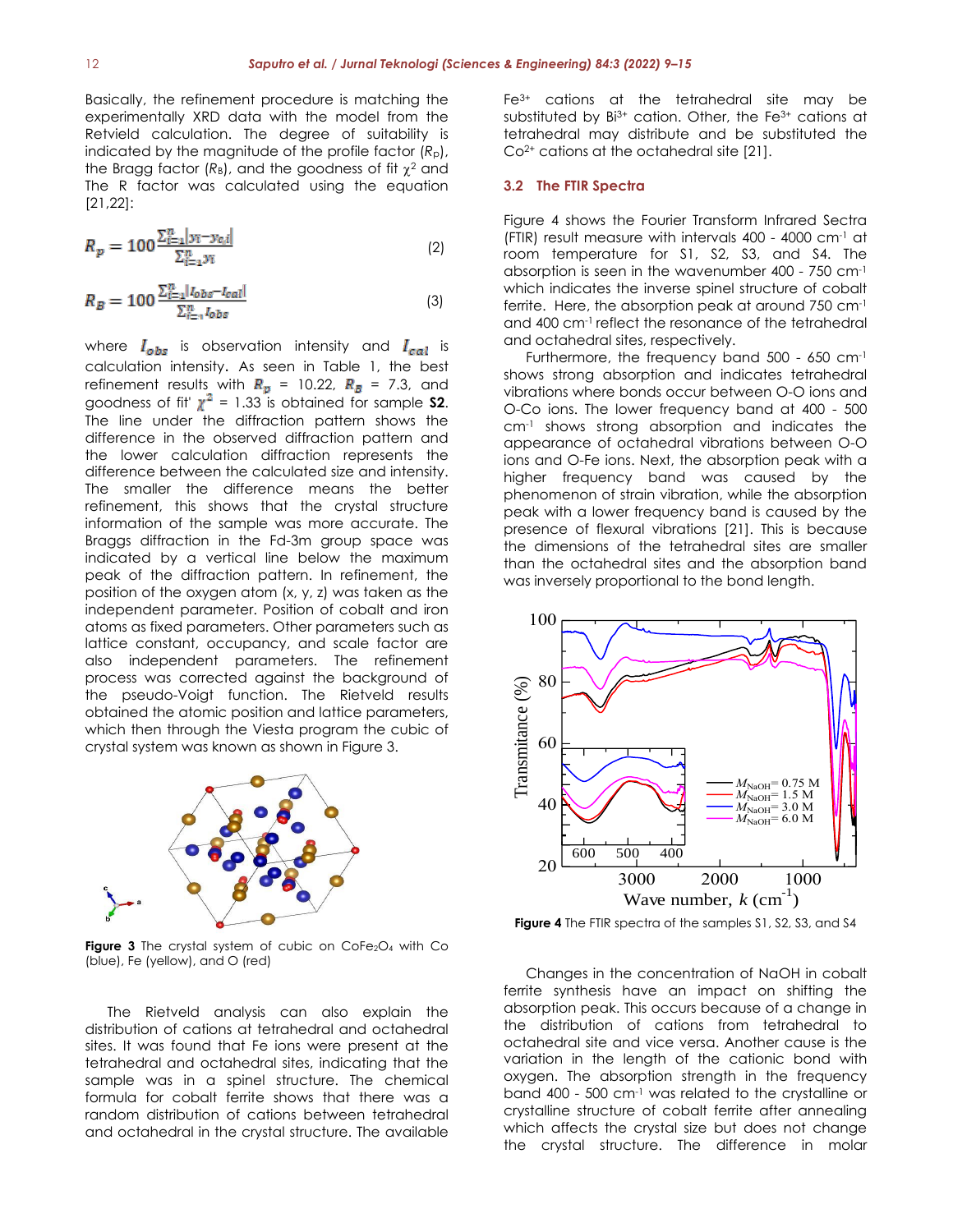concentration of NaOH in the synthesis of cobalt ferrite as shown in Figure 4 affects the difference in absorption strength but remains in the same frequency band. This shows that the difference in 60 molar concentration of NaOH in the synthesis of cobalt ferrite has the potential to modify the magnetic properties. According to previous research, magnetic properties. According to previous research, hickel-doped manganese ferrite nanoparticles have been successfully synthesized by coprecipitation method with different NaOH concentrations and the spectral analysis revealed two absorption bands associated with metal-oxygen vibrations at the tetrahedral and octahedral sites at 586 cm and 432 cm, respectively [19]. Magnetic<br>Andretic<br>Andredi<br>andreedi<br>Spe

#### **3.3 The Magnetic Properties** -80

Figure 5 show the magnetic properties of cobalt ferrite with a various molar concentration of NaOH (0.75 M, 1.50 M, 3 M, 6 M) were measured at room temperature. The gradual magnetization process is shown in inset Figure 5(a). Whereas Figure 5(b) shows the coercive field and saturation magnetization as a function as the concentration of the NaOH. e magnetic properties of

As seen in Figure 5(a) and inset Figure 5(a) that the slope of the hysteresis curve gradually increases with increasing molarity of NaOH. It is related to magnetization mode for an individual sample. In the case of the smallest concentration of sample S1, the hysteresis curve realizes gradually increases with the increased magnetic field. Here, magnetization reversals occur through domain nucleation following domain wall propagation. Depinning domain wall in 70 the interface should attribute the high coercive field *H*c of 1.06 kOe. In contrast, spontaneous magnetization realizes a high concentration of NaOH. It is expected that the formation of the homogenous grain occurs for the high concentration of NaOH with the result of the *Hc* of 0.66 kOe as seen in Figure 5(b). *M*<br>Smo<br>Ma<br>Divid





**Figure 5** (a) The hysteresis of *M*−*H* curve and, (b) the *H*c and *M*s dependence concentration of NaOH for the samples S1, S2, S3, and S4

Figure 5(b) also shows the magnetization saturation M<sub>S</sub> dependence of the molar saturation ms dependence of the moldr<br>concentration of NaOH. The high M<sub>s</sub> of 82.35 emu/g is obtained for the lowest concentration NaOH of 0.75 M. Then, the M<sub>S</sub> decrease becomes 70.6 emu/g<br>30.14 september 25.14 and 2.0.14 september and 68.2 emu/g for 1.5 M and 3.0 M, respectively. Then, the Ms of 72.45 emu/g is obtained for the NaOH concentration of 6 M. The modify of these M<sub>S</sub><br>contributes to the redistribution esting at establedral contributes to the redistribution cation at octahedral and tetrahedral sites. In general, net moment magnetic in fcc inverse spinel structure contributes magnetic in the inverse spirier structure commodes<br>from the octahedral and tetrahedral sites. At octahedral sites, divalent and trivalent ions prefer to occupy, whereas the preferred divalent ion occupies occupy, whereas hie preferred dividient for occupies<br>at the tetrahedral site. The difference between the magnetic moments at the octahedral and the network of  $\frac{1}{\sqrt{2}}$  and  $\frac{1}{\sqrt{2}}$  and  $\frac{1}{\sqrt{2}}$  and  $\frac{1}{\sqrt{2}}$  and  $\frac{1}{\sqrt{2}}$  and  $\frac{1}{\sqrt{2}}$  and  $\frac{1}{\sqrt{2}}$  and  $\frac{1}{\sqrt{2}}$  and  $\frac{1}{\sqrt{2}}$  and  $\frac{1}{\sqrt{2}}$  an tetrahedral sites will appear as the magnetization saturation of the samples [23, 24]. So that, the high saturated magnetization supported by dominantly  $Fe<sup>3+</sup>$  than  $Co<sup>2+</sup>$  occupy at octahedral sites in case the lower concentration of NaOH during preparation. Here, the super exchange magnetic event of Fe<sup>2+</sup>/Fe<sup>3+</sup> and a change in the cycloid spin structure [25] occur for the variation of the NaOH concentration. The research that has been done is obtained coercivity does not show any regular 0.8 variation with increase in the molar concentration of Ti in CoFe2O<sup>4</sup> at A-site [26], the magnetic properties of CoFe<sub>2</sub>O<sub>4</sub> samples decrease with increasing the percentage molar [27], and variations in NaOH  $concentration\ 0.5\ M - 6\ M\ of\ 2inc-doped\ 200$ ferrite nanoparticles resulted in the magnetization saturation increasing from 10.4 emu/g to 11.6 emu/g<br>ប្រុស [19]. oco<br>Phtre<br>On **saturation incre** *M.* Inen, then, then, the Ms of<br> **MACCORY**<br> **MACCORY**<br> **MACCORY**<br> **MACCORY**<br> **MACCORY**<br> **MACCORY**<br> **MACCORY**<br> **MACCORY** 

.<br>Research on the effect of increasing the concentration of NaOH on the synthesis of bismuth 35 substituted cobalt ferrite is never done. This research has initiated the effect of NaOH concentration on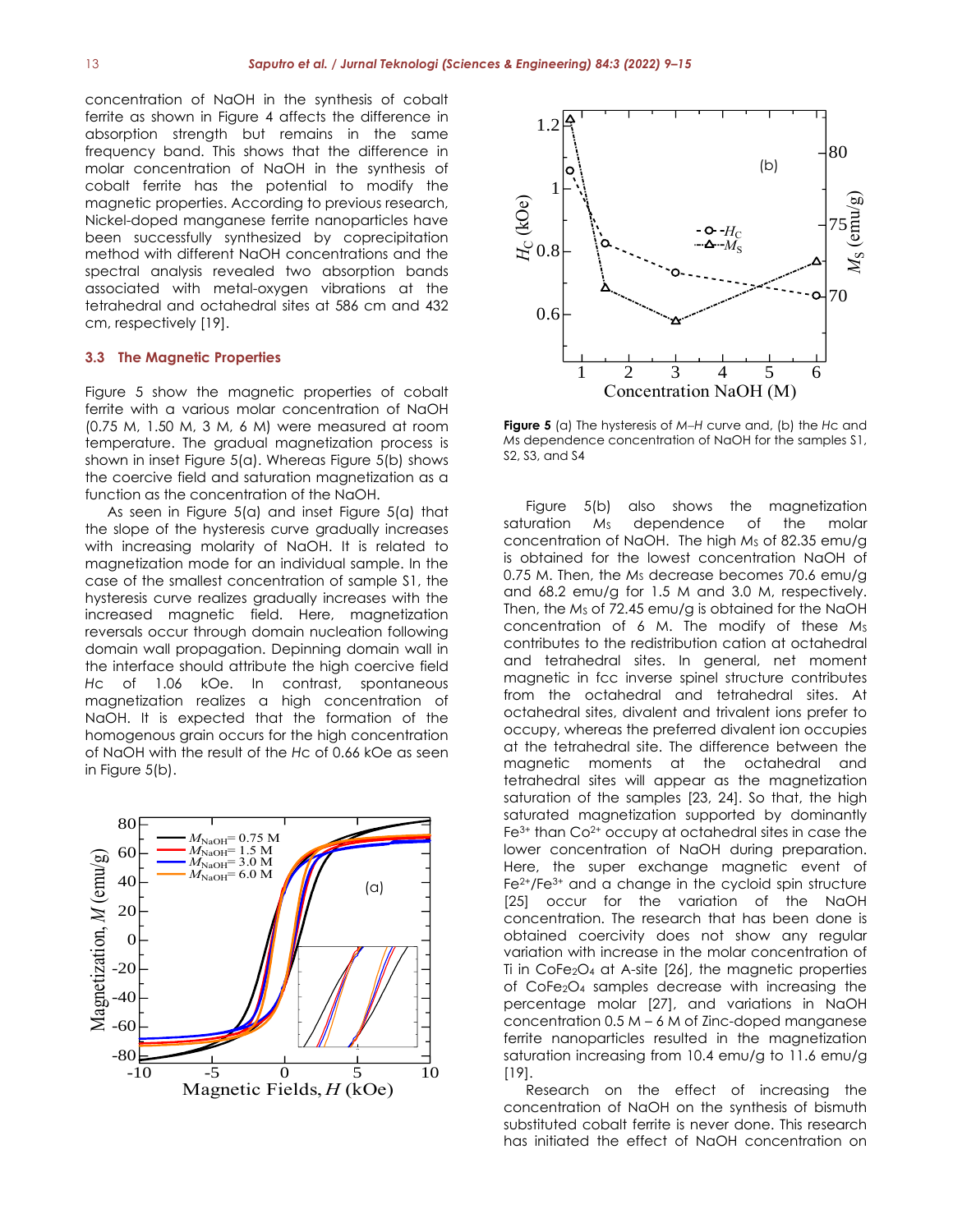the physical properties of bismuth substituted cobalt ferrite and further research is needed to obtain the right concentration in the synthesis process using coprecipitation in order to obtain the best physical properties especially bismuth substituted cobalt ferrite.

#### **4.0 CONCLUSION**

The synthesis of cobalt ferrite has been successfully carried out with a molar concentration of NaOH (0.75 M, 1.50 M, 3 M, 6 M) through the coprecipitation method. The bismuth substituted cobalt ferrite has a cubic crystal structure space group Fd-3m and the addition of molar concentration of NaOH in the synthesis process does not change the crystal structure but has an impact on changes in absorption strength. Finally, the variation of molar concentration of NaOH in the bismuth substituted cobalt ferrite preparation may tune the magnetic properties**.**

#### **Acknowledgment**

A part of this research was funded by Hibah PU PNBP Universitas Sebelas Maret of The Republic of Indonesia with contract No. 452/UN27.21/PN/2020.

#### **References**

- [1] Imaoka, N. *et al*. 2016. Exchange Coupling between Soft Magnetic Ferrite and Hard Ferromagnetic Sm<sub>2</sub>Fe<sub>17</sub>N<sub>3</sub> in Ferrite. *AIP Advances.* 6(5): 056022. [http://dx.doi.org/10.1063/1.4944519.](http://dx.doi.org/10.1063/1.4944519)
- [2] Khater, A. 2019. Electronic Transport in Hybrid Nanoparticles. Noble Metal-Metal Oxide Hybrid Nanoparticles. 125-139.
- http://dx.doi.org/10.1016/b978-0-12-814134-2.00006.1.
- [3] Shobana, M. K., Park, H. & Choe, H. 2019. The Influence of Lithium on the Optical and Electrical Properties of CoLixFe1-xO<sup>4</sup> Nanoferrites. *Materials Chemistry and Physics.*  $227 \cdot 1 - 4$
- [http://dx.doi.org/10.1016/j.matchemphys.2019.01.063.](http://dx.doi.org/10.1016/j.matchemphys.2019.01.063) [4] Chakrabarty, S., Dutta, A. & Pal, M. 2018. Effect of Yttrium Doping on Structure, Magnetic and Electrical Properties of Nanocrystalline Cobalt Ferrite. *Journal of Magnetism and Magnetic Materials*. 461: 69-75.
- http://dx.doi.org/10.1016/j.jmmm.2018.04.051. [5] Mandal, D., Goswami, M. M. & Mandal, K. 2018. Magnetic Properties of AOT Functionalized Cobalt-Ferrite Nanoparticles in Search of Hard-Soft Marginal Magnet. *IEEE Transactions on Magnetics*. 54(5): 1-6. http://dx.doi.org/10.1109/tmag.2018.2793912.
- [6] Londoño-Calderón, C. L. *et al*. 2017. Synthesis and Magnetic Properties of Cobalt-iron/cobalt-ferrite Soft/hard Magnetic Core/shell Nanowires. *Nanotechnology.* 28(24): 245605.

http://dx.doi.org/10.1088/1361-6528/aa7010.

[7] Tapdiya, S. 2017. Effect of Mn Substitution on Structural and Magnetic Properties of Cobalt Ferrite. *Advanced Materials Proceedings.* 2(9): 547-551. http://dx.doi.org/10.5185/amp.2017/695.

- [8] Shi, B. *et al*. 2018. Structure Evolution of Spinel Fe-MII (M=Mn, Fe, Co, Ni) Ferrite in CO Hydrogeneration. *Molecular Catalysis*. 456: 31-37. http://dx.doi.org/10.1016/j.mcat.2018.06.019.
- [9] Kumari, C. & Lahiri, P. 2019. Synthesis and Characterization of Nickel‐based Cobalt Ferrite Nanopowder. *Macromolecular Symposia*. 388(1): 1900026. http://dx.doi.org/10.1002/masy.201900026.
- [10] Ibrahim, S. M., Badawy, A. A. & Essawy, H. A. 2019. Improvement of Dyes Removal from Aqueous Solution by Nanosized Cobalt Ferrite Treated With Humic Acid During Coprecipitation. *Journal of Nanostructure in Chemistry*. 9(4): 281-298.

http://dx.doi.org/10.1007/s40097-019-00318-9.

- [11] Ravindra, A. V. *et al*. 2019. Simple Synthesis, Structural and Optical Properties of Cobalt Ferrite Nanoparticles. *The European Physical Journal Plus.* 134(6). http://dx.doi.org/10.1140/epjp/i2019-12690-2.
- [12] Anon. 2016. Synthesis, Structural Studies of Zinc Doped in Cobalt Ferrite by Chemical Co-Precipitation Method. *Chemical Science Transactions*. 5(3). http://dx.doi.org/10.7598/cst2016.1258.
- [13] Awan, A. *et al*. 2019. Molarity Dependent Oscillatory Structural and Maanetic Behavior of Phase Pure BiFeO<sub>3</sub> Thin Films: Sol–Gel Approach. *Ceramics International.* 45(4): 5111-5123.

http://dx.doi.org/10.1016/j.ceramint.2018.08.069.

[14] Awasthi, R. R., Asokan, K. & Das, B. 2019. Effect of Molar Concentration on Structural, Magnetic Domain and Optical Properties of BiFeO<sup>3</sup> Thin Films. *Applied Physics A*. 125(5).

http://dx.doi.org/10.1007/s00339-019-2560-6.

[15] Morkoc Kardeniz, S. 2019. Effect of Molar Concentration on Structural, Morphological and Optical Properties of CdO Thin Films Prepared by Chemical Bath Deposition Method. *Journal of the Institute of Science and Technology.* 847-854.

http://dx.doi.org/10.21597/jist.467530.

- [16] Safi, R. *et al*. 2015. The Role of pH on the Particle Size and Magnetic Consequence of Cobalt Ferrite. *Journal of Magnetism and Magnetic Materials*. 396: 288-294. http://dx.doi.org/10.1016/j.jmmm.2015.08.022.
- [17] Houshiar, M. *et al*. 2014. Synthesis of Cobalt Ferrite (CoFe2O4) Nanoparticles Using Combustion, Coprecipitation, and Precipitation Methods: A Comparison Study of Size, Structural, and Magnetic Properties. *Journal of Magnetism and Magnetic Materials.* 371: 43-48.

http://dx.doi.org/10.1016/j.jmmm.2014.06.059.

- [18] Saputro, D. E., Arilasita, R., Utari, U., & Purnama, B. 2021. Tuning Structural, Magnetic and Photocatalytic Properties of Bi-Substituted Cobalt Ferrite Nanoparticles. *Journal of Magnetics.* 26(1): 19-24. http://dx.doi:10.4283/jmag.2021.26.1.019.
- [19] Siregar, N. *et al*. 2017. Effect of Synthesis Temperature and NaOH Concentration on Microstructural and Magnetic Properties of MnO.5ZnO.5Fe2O<sup>4</sup> Nanoparticles. *IOP Conference Series: Materials Science and Engineering.* 202: 012048. http://dx.doi.org/10.1088/1757- 899x/202/1/012048.
- [20] Malinowska, I. *et al*. 2020. Synthesis of CoFe2O<sup>4</sup> Nanoparticles: The Effect of Ionic Strength, Concentration, and Precursor Type on Morphology and Magnetic Properties. *Journal of Nanomaterials*. 2020: 1-12. [http://dx.doi.org/10.1155/2020/9046219.](http://dx.doi.org/10.1155/2020/9046219)
- [21] Kumar, L. *et al*. 2013. Rietveld Analysis of XRD Patterns of Different Sizes of Nanocrystalline Cobalt Ferrite. *International Nano Letters.* 3(1): 1-12. http://dx.doi.org/10.1186/2228-5326-3-8.
- [22] Rodriguez-Carvajal, J. 2010. ChemInform Abstract: Magnetic Structure Determination from Powder Diffraction Using the Program FullProf. *ChemInform*. 32(51). [http://dx.doi.org/10.1002/chin.200151234.](http://dx.doi.org/10.1002/chin.200151234)